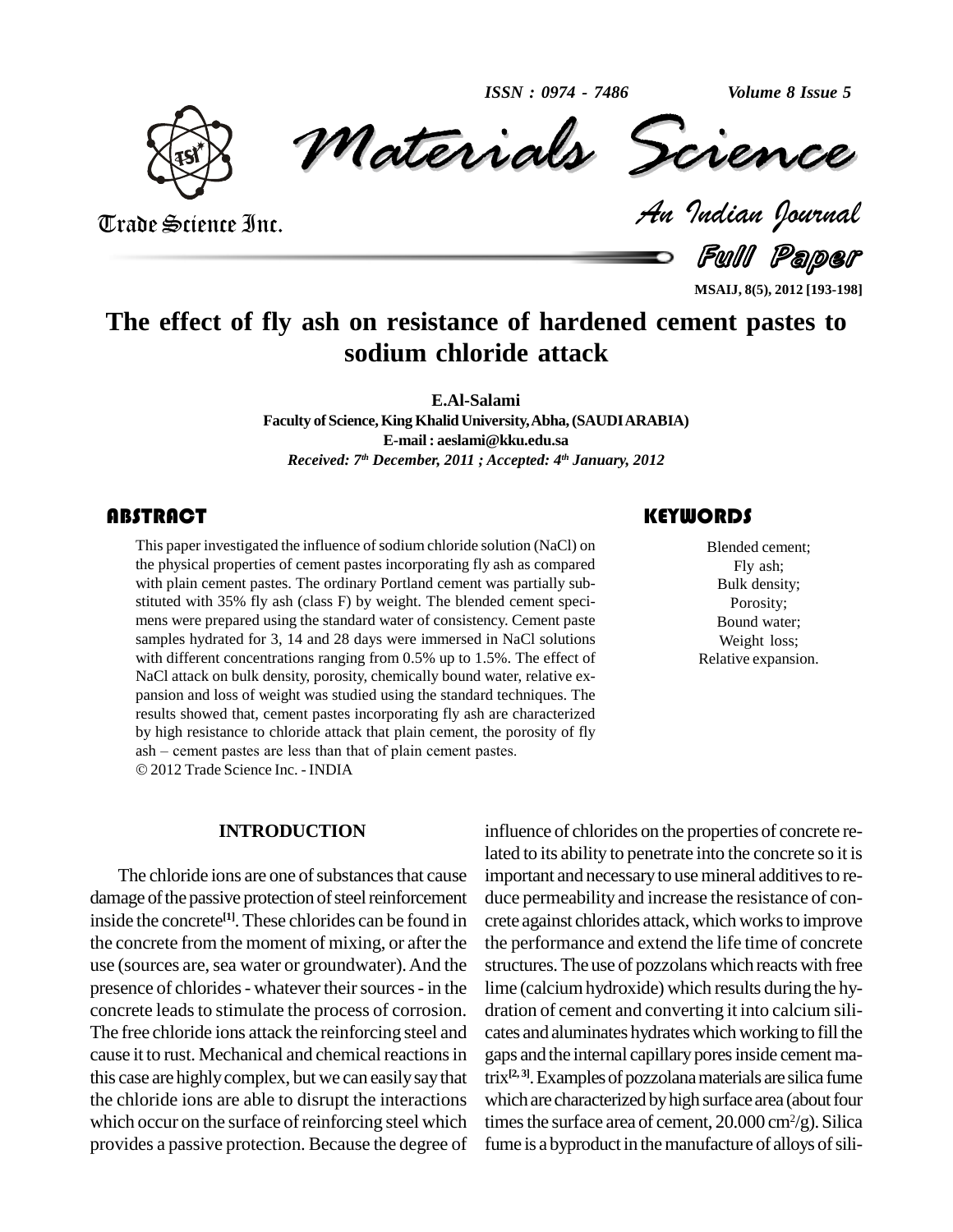#### *MSAIJ, 8(5) 2012*

# Full Paper

con and ferrosilicon alloys, it interacts with calcium hydroxide comprising calcium silicate hydrate which typically deposits in the pore system and improve microstructure. other materials are fly ash as well as blast furnace slag<sup>[4]</sup>. This research aims to study the effect of tion sodium chloride salts attack on physical properties (such as bulk density- porosity) of cement paste mixed with fly ash in order to determine the effect of fly ash on cement resistance to chlorides.

#### **EXPERIMENTALWORK**

The starting materials used in this study were ordi-The starting materials used in this study were ordi-<br>nary Portland cement of Blaine surface area  $\frac{3100}{\text{CaO}}$  $\text{cm}^2/\text{g}$  and fly ash (FA) of Blaine surface area ~3000 The starting materials used in this study were ordi-<br>
y Portland cement of Blaine surface area  $\degree$ 3100  $\degree$  CaO<br>
/g and fly ash (FA) of Blaine surface area  $\degree$ 3000  $\degree$  SiO<sub>2</sub>  $\text{cm}^2/\text{g}$ . Figure (1)shows the SEM micrograph of class  $\text{A}_{12}\text{O}$ F-Fly ash.



**Figure 1 : SEM micrograph offly ash**

 $\text{ter/cement ratios } 0.3$ . The pastes were molded into  $\frac{1}{100}$  los *Indian Indian*<br>*Indian Indian*<br>*Indian boundal* The oxide composition of OPC and fly ash were introduced inTABLE (1).The blended cement pastes were prepared using ordinary Portland cement that was partially substituted by 35% by weight of cement. The ingredients were homogenized on a roller in a porcelain ball mill with four balls for 1 hour to assure complete homogeneity.The pastes were prepared using the wa-2\*2\*2 cm cubes. The moulds were vibrated for one minute to remove any air bubbles. The samples were<br>  $\frac{\text{Combned water (Wn); Wn=[Wd-W'/W'] - L}}{\text{Wer W': is the weight after ignition for one hour}}$ kept in moulds at 100% relative humidity for 24 hours,

and then it cured under water for 3, 14 and 28 days. The hardened cement pastes were dried at a temperature of  $105^{\circ}$ C for 24 hours in an oven, Then, they were kept in sodium chloride (NaCl) solution of concentration 5000,10000 and 15000 ppm for 3, 14 and 28 days. Each measurement of the physical properties was carried out for three identical cubes of the same mix composition. The bulk density and absorption of pre pared samples ware measured according to ASTM  $C220^{[8]}$ .

| TABLE 1 : Chemical analysis of the starting materials |  |
|-------------------------------------------------------|--|
|-------------------------------------------------------|--|

| Constituents, $(\% )$          | <b>OPC</b> | <b>Fly ash</b> |
|--------------------------------|------------|----------------|
| CaO                            | 62.56      | 1.48           |
| SiO <sub>2</sub>               | 20.85      | 70.72          |
| $Al_2O_3$                      | 4.70       | 16.48          |
| Fe <sub>2</sub> O <sub>3</sub> | 3.86       | 5.59           |
| MgO                            | 1.23       | 1.09           |
| SO <sub>3</sub>                | 2.79       | 1.18           |
| Na <sub>2</sub> O              | 0.49       | 0.27           |
| $K_2O$                         | 0.12       | 0.44           |
| I. Loss                        | 2.82       | 2.73           |

#### **Determination of density and porosity**

The specimens were Immersed in water at room temperature (22°C) for <sup>24</sup> h. The specimens Weighs were recorded while suspended and completely sub merged in water. The specimens were Removed from water and water allowed to drain for 1 min by placing specimens on a wire mesh, visible surface water were removed with a damp cloth the saturated weight was<br>determined and recorded as Ws. All specimens were<br>dried in a ventilated oven at 105°C for not less than 24 determined and recorded as Ws. All specimens were h and two successive weightings were record at inter vals of 2 h until an increment of not greater than 0.2% of the last previously determined weight of the speci men. The weight of dried specimens were Recorded as Wd (oven-dry weight). The absorption and oven-dry density were calculated as:

Absorption% =  $[(Ws - Wd)/Wd] \times 100]$ ;

Density  $(Kg/m^3) = (Wd/(Ws-Wi)x 1000$ 

Where Wi, Ws, Wd are in kg

loss of weight (Lw);  $Lw=(Wd-Ig)/Wd x100$ Where Ig is the weight after ignition (g). loss of weight (Lw); Lw=(Wd-Ig)/Wd x100<br>ere Ig is the weight after ignition (g).<br>Combined water (Wn); Wn= [Wd-W'/W'] - L

ere Ig is the weight after ignition (g).<br>Combined water (Wn); Wn= [Wd-W'/W'] - L<br>Where W' : is the weight after ignition for one hour

*Materials Science*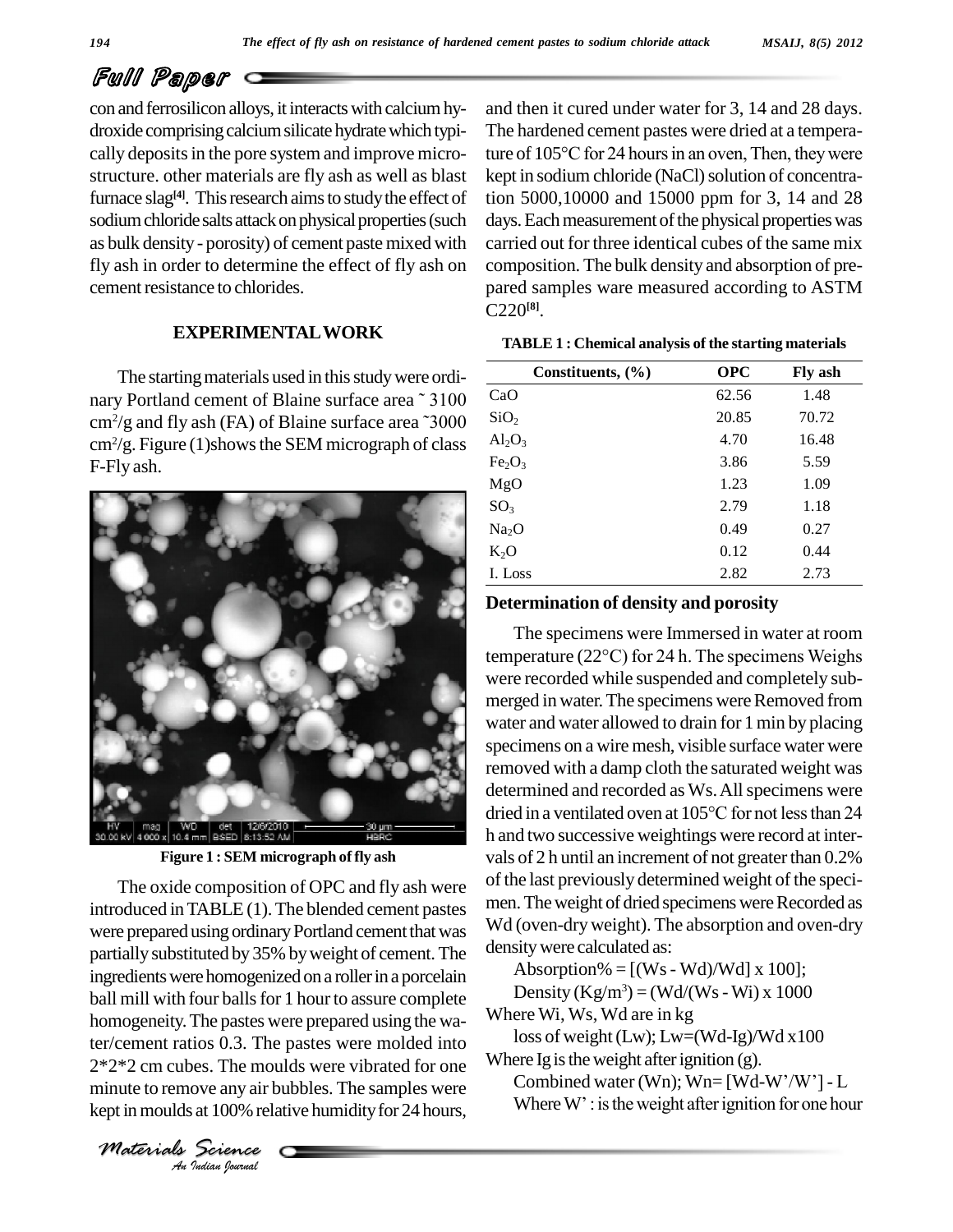

 $(g)$  at 1000 $^{\circ}$ C then coaled in a desiccators and weighted again. L; is the ignition loss of unhydrated specimen; pro (g) at  $1000^{\circ}$ C then coaled i<br>again. L ; is the ignition lo<br>L= (W'-W1000°C).

#### **RESULTSAND DISCUSSION**

The physical properties of cement pastes subjected to different concentrations of Nacl solution were studied to clarify its physical performance affected during sodium chloride exposure. The results of bulk density of the hardened cement pastes, which exposed to different concentrations of Nacl in absence and presence of FA are graphically shown in Figure  $(2-a, b)$ . In general, the bulk density increases gradually with increasing, the hydration age of the cement pastes. This is due to the decrease in the total porositywith increasing hy dration age as a result of the filling of pores by the hydration products. The results of Figure (2-a) indicate that the bulk density of the hardened cement pastes tion dration products. The results of Figure (2-a) indicate mation<br>that the bulk density of the hardened cement pastes tion of<br>increases at concentration ~ 5000 ppm of Nacl, then matrix decreases graduallywith increasing of Nacl.The bulk density of blended cement pastes containing 35% FA increases as the concentration of sodium chloride increases. The increase of the bulk density is mainly due to the activation of blended cement with chloride ions in the samples forming hydrated products which fill some open pores in the samples<sup>[5]</sup>. Figures (3-a, b) shows curing the variation in the mass loss versus the concentration of Nacl at different curing ages.It is clear that the rate of massloss decreases with increasing the curing age due to the precipitation of hydrated phases in to the available pores of cement pastes but in Figure  $(3-a)$  the rate of the of masslossincreases with the concentration of Nacl in the samples, the larger amount of mass loss is caused by surface scaling.

In Figure  $(3-b)$  the rate of the mass loss decreases with increasing of Nacl in the samples that is due to the FA reacts with the liberated lime from the hydration of clinker, hence thefree lime is nearlyconsumed.So there is no chance to reaction of lime with chloride group. The total porosity of the blended cement pastes cured for 3,14 and 28 days are graphically represented as a function of the concentration of Nacl in the samples in Figure (4-a,b). It is clear that the total porosity de creases with curing time for all hardened cement pastes. This is due to the filling up of a part of the available pore

*Macl* in Figure (6-a, b). In<br>the chemical combined<br>g time, and that is related<br>actions with curing time,<br>**Materials**<br> $\frac{1}{4u}$  *Judian (bornal*) *An*ent curing times are graphicallyrepresented as a funcvolume with the hydration products, asthe hydration proceeds **[10]**.In Figure (4-a) the total porosity decreasing up to 5000 ppm, then increasing with the concentration of Nacl in the samples. This variation mainly depending on the rate of the geometrical random arrangement of the material hydrated phases during the hydration mechanism inside the matrix of the sample<sup>[6]</sup>. The increase in the total porosity values of hardened blended cement pastes after the concentration<sup>~5000</sup> ppm is related to interaction of chloride with liberated lime from the hydration reaction forming what is known ppm is related to interaction of chloride with liberated<br>lime from the hydration reaction forming what is known<br>as hydrocalumite  $(C_3A \cdot CaCl_2 \cdot 10H_2O)$  causing softening to the composition with formation of hydration products with a weaker microtexture and a globallymore porous cement paste<sup>[1,3]</sup>. The variation of the total porosity in Figure (3-b) is decreasing with increasing of Nacl in the blended specimens. That is due to the for mation of much amounts of  $(C-S-H)$  pozzolanic reaction of FA with CH, also the content of FA in the opc matrix to decrease the interaction of the liberated lime (C-H) with the chloride to formhydrocalumite, which increasing the total porosity **[9]**. The relative expansion of the blended cement pastes as a function in the con centration of the Nacl and at different curing times were represented in Figure (5-a, b).The general behavior of the relative expansion is decreasing with increasing the curing time due to the precipitation of hydrated phases into the pores of the system, and that is leading to decreasing in the relative expansion of the samples. In Fig $ure(5-a)$  the relative expansion increasing with increasing the concentration of Nacl in the sample, and that is attributed to the ingress of chloride ionsinto the cement matrix through the open pores. But in Figure  $(5-b)$  the relative expansion decreasingwith increasing Nacl in the samples after the concentration  $\tilde{\phantom{a}}$  5000(ppm), and that is due to the random arrangement of the hydrated phases in the cement matrix. The decreasing in the relative expansion with Nacl is mainly due to the increase of the FA hydration, in the cement matrix, chemical combined water for plain and blended cement pastes as a function in the concentration of the Nacl and at differtion in the concentration of Nacl in Figure (6-a, b). In general in this Figure (6-a,b) the chemical combined water increases with the curing time, and that is related to the progress of hydration reactionswith curing time,

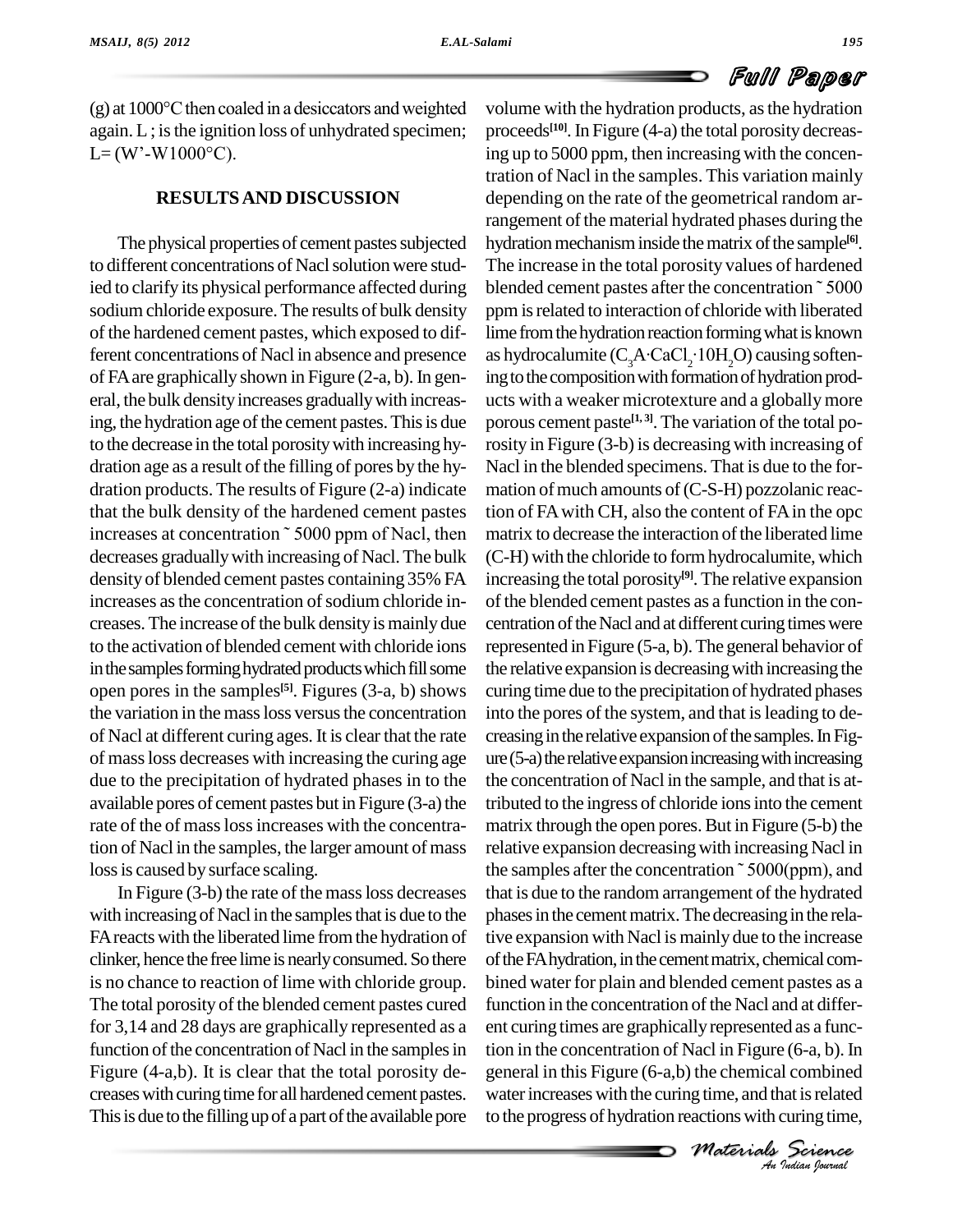

Figure 2 : (a, b) variations of bulk density of the hardened cement pastes with the concentration of NaCl at different curing **times, (a) Plain cement paste, (b) Fly ash <sup>ñ</sup> Cement paste**



Figure 3 : (a, b) variations of mass loss of the hardened cement pastes with the concentration of NaCl at different curing times, **(a) Plain cement paste, (b) Fly ash <sup>ñ</sup> Cement paste**



Figure 4 : (a, b) variations of total porosity of the hardened cement pastes with the concentration of NaCl at different curing **times, (a) Plain cement paste, (b) Fly ash <sup>ñ</sup> Cement paste**

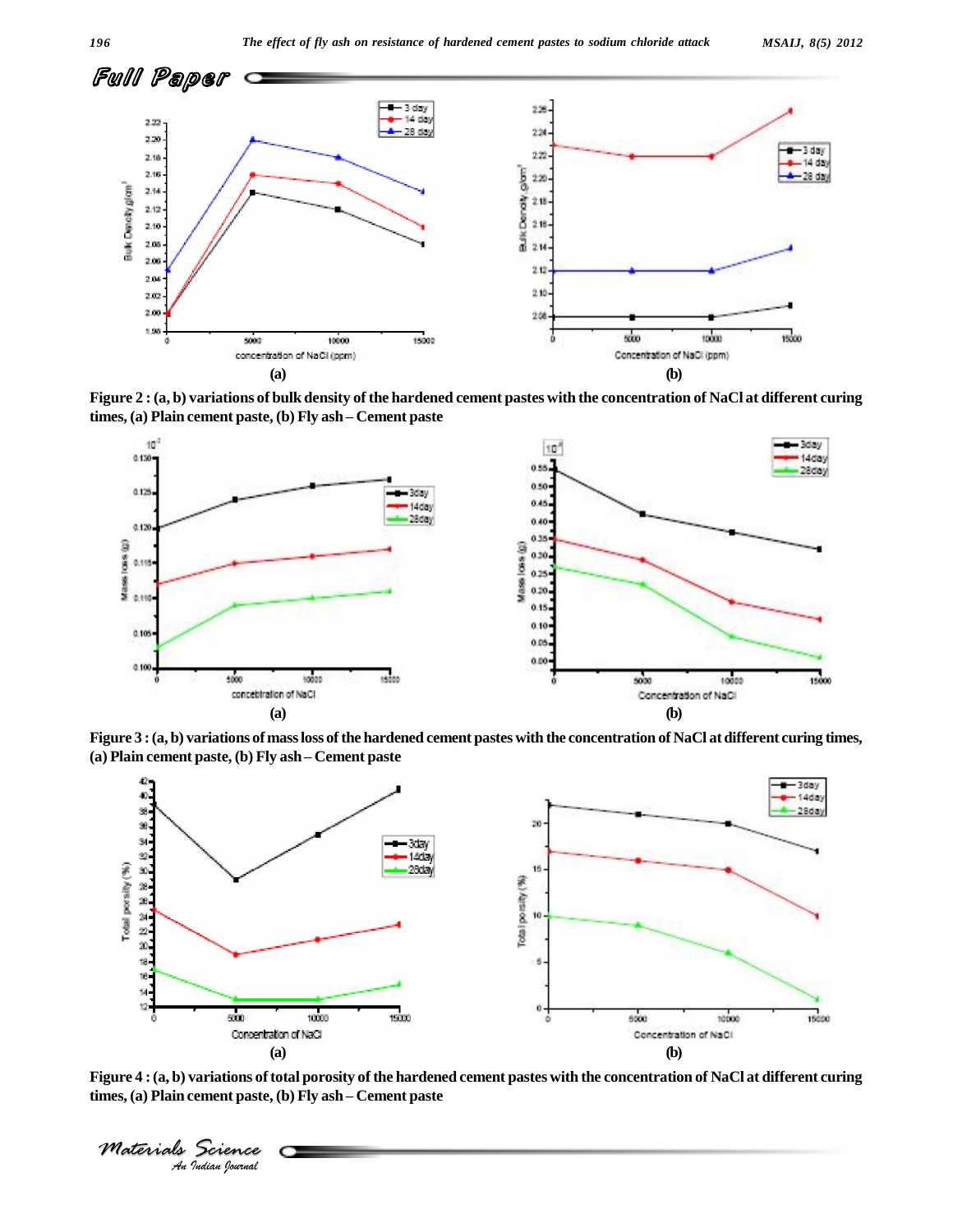Relate expansion

5.



Figure 5 : (a, b) variations of relative expansion of the hardened cement pastes with the concentration of NaCl at different **curing times,(a) Plain cement paste,(b) Fly ash <sup>ñ</sup> Cement paste**

**(a) (b)**





that isleading to increase the combined water inside the structure of samples **[7]**. In Figure (6-a) the com bined water increasing with increasing the concentration of NaCl due to the acceleration of hydration reactions caused by chloride ions forming additional amounts 4. of calciumsilicate hydrates(C-S-H).But in Figure (6 b) it is clear that the combined water content of the blended cement pastes decreases with the NaCl.

#### **CONCLUSIONS**

The results are summarized as follows.

- 1. The physical properties of cement pastes are affected by the exposure to NaCl solutions.
- 2. The rate of the of mass loss increases with the concentration of Nacl in the samples, the larger amount

of masslossis caused bysurface scaling.

- 3. The use of mineral admixtures(fly ash) increases the abilityof cement to withstand aggressive environment and prevent most of the deterioration signs.
- The porosity of hardened blended cement pastes increases after the concentration 5000 ppm of NaCl due to interaction of chloride with liberated lime from the hydration reaction forming hydrocalumite due to interaction<br>from the hydration<br>(C<sub>3</sub>A·CaCl<sub>2</sub>·10H<sub>2</sub>  $(C_3A \cdot CaCl_2 \cdot 10H_2O)$  causing softening to the composition with formation of hydration products with a weakermicrotexture and a globallymore porous cement paste.
- *M* with the free lime (CH)<br>
anism leading to form ad-<br> *M* consequently decreas-<br> *Materials*<br> *Materials*<br> *Material*<br> *Material* The interaction of fly ash with the free lime (CH) during the hydration mechanism leading to form additional (C-S-H) phases and consequently decreasing the formation rate of hydrocalumite which soft-